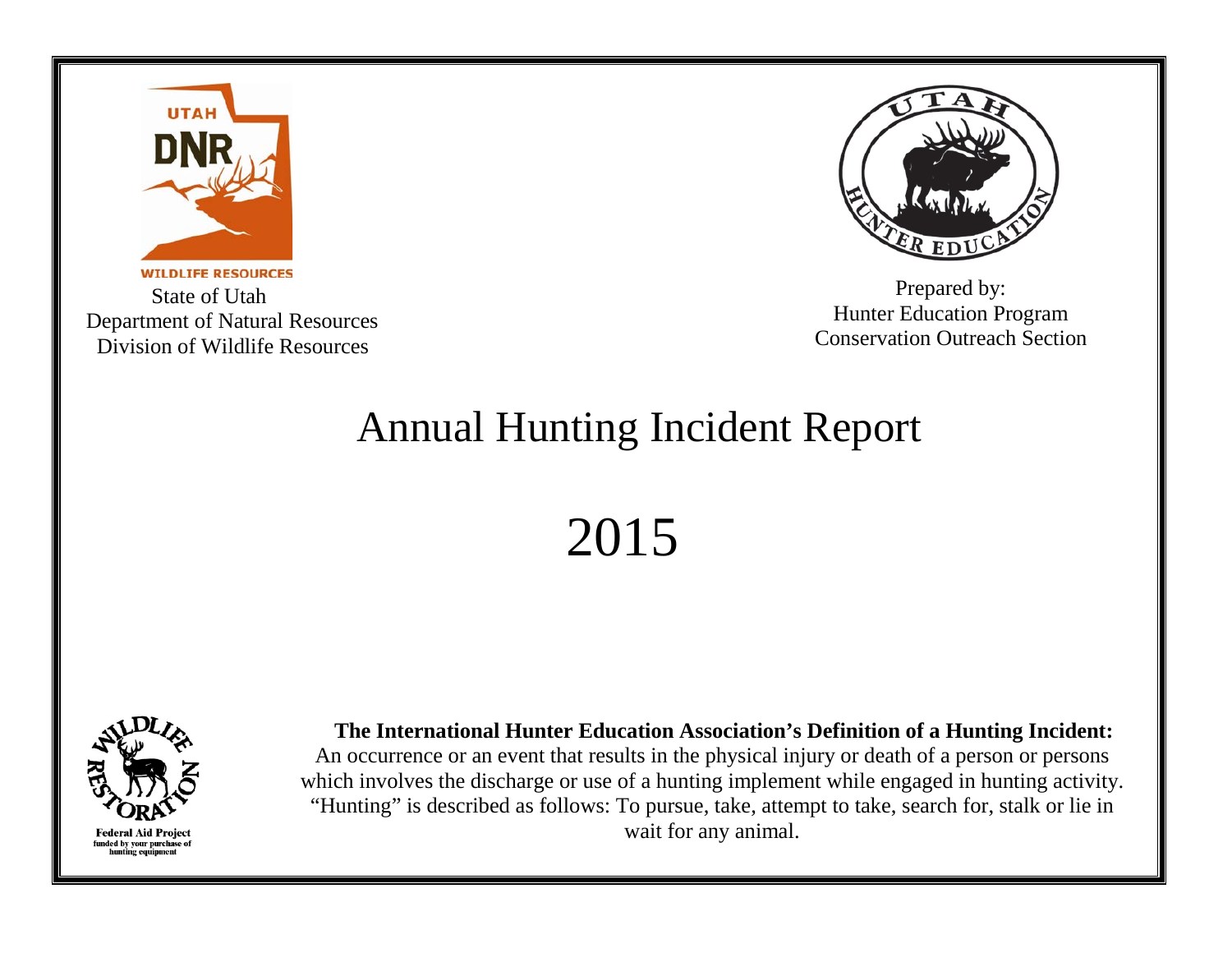## **2015 Hunting Incident Summary**

# **1** 8

## **FATAL INCIDENTS NON-FATAL INCIDENTS**

|                      |   | <b>BREAKDOWN</b> |                  |
|----------------------|---|------------------|------------------|
| <b>Shooter's Age</b> |   | Victim's Age     |                  |
| Under 12             |   | Under 12         | 2                |
| 12 to $15$           |   | 12 to 15         | $\boldsymbol{0}$ |
| 16 to 21             |   | 16 to 21         | $\boldsymbol{0}$ |
| 22 to 30             |   | 22 to 30         | $\overline{2}$   |
| 31 to 40             |   | 31 to 40         | $\overline{2}$   |
| 41 and over          |   | 41 and over      | 1                |
| Unknown              | 3 | Unknown          | 2                |

### **TOTAL 9 TOTAL 9**

### **Possible Cause of Incident Game Hunted**

| Victim out of sight of shooter                               | Elk       |               |
|--------------------------------------------------------------|-----------|---------------|
| Careless or reckless handling of firearm                     | Deer      |               |
| Careless or reckless handling of firearm/Defective firearm 1 | Waterfowl | $\mathcal{D}$ |
| Firearm fell, insecure rest                                  | Rabbit    |               |
| Unloading a firearm on vehicle                               |           |               |
| Careless or reckless handling of archery equipment           |           |               |

| Elk       |   |
|-----------|---|
| Deer      | 3 |
| Waterfowl |   |
| Rabbit    |   |

| <b>TOTAL</b> | <b>TOTAL</b> |  |
|--------------|--------------|--|
|              |              |  |

### Four of the nine incidents were self-inflicted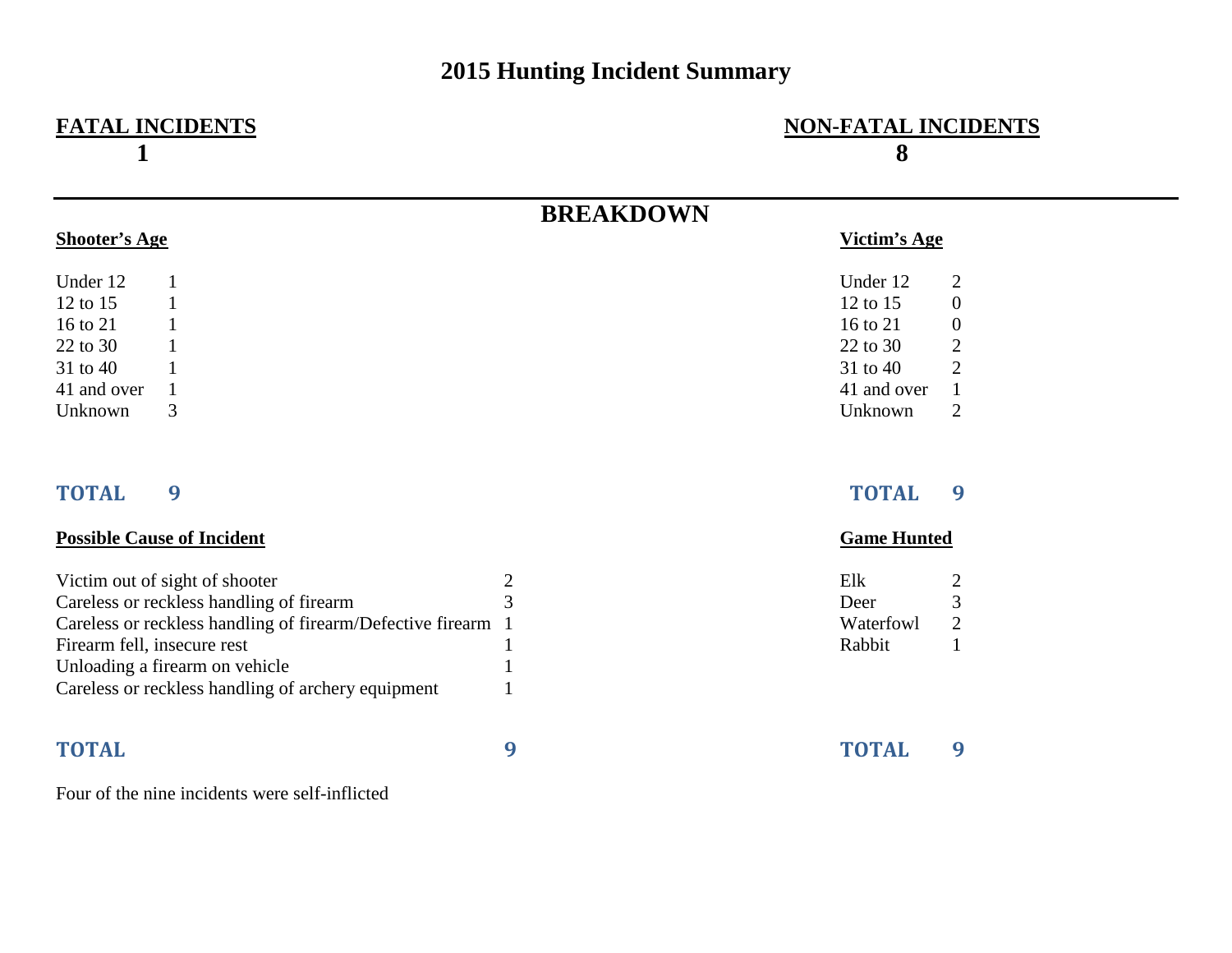| <b>NON-FATAL</b>                            |                                                                                                                                                                                                                                                                                                                                                                                                                     |                                     |                                   |                                                                                                                          |                                                                                                                                                                                                                                                           |  |
|---------------------------------------------|---------------------------------------------------------------------------------------------------------------------------------------------------------------------------------------------------------------------------------------------------------------------------------------------------------------------------------------------------------------------------------------------------------------------|-------------------------------------|-----------------------------------|--------------------------------------------------------------------------------------------------------------------------|-----------------------------------------------------------------------------------------------------------------------------------------------------------------------------------------------------------------------------------------------------------|--|
| VICTIM'S<br>AGE & SEX                       | HUNTER EDUCATION<br><b>TRAINED</b>                                                                                                                                                                                                                                                                                                                                                                                  | <b>FIREARM</b><br><b>USED</b>       | SHOOTER'S<br><b>AGE &amp; SEX</b> | <b>HUNTER EDUCATION</b><br><b>TRAINED</b>                                                                                | <b>GAME</b><br><b>HUNTED</b>                                                                                                                                                                                                                              |  |
| 24 year-old<br>Male                         | Yes                                                                                                                                                                                                                                                                                                                                                                                                                 | .50 cal Muzzleloader Self-inflicted |                                   |                                                                                                                          | Deer                                                                                                                                                                                                                                                      |  |
| <b>Remarks:</b>                             | below the right arm pit and exiting out the top of his shoulder.                                                                                                                                                                                                                                                                                                                                                    |                                     |                                   | heavily brushed hill side with his muzzleloader slung on his right shoulder. He came to some thick brush and removed the | The victim was hunting deer with family members. They split up to hunt away from each other. The victim was hiking down a<br>muzzleloader from his shoulder, as he did he dropped the muzzleloader which then discharged and the bullet striking him just |  |
| <b>Possible Cause:</b>                      | Firearm fell                                                                                                                                                                                                                                                                                                                                                                                                        |                                     |                                   |                                                                                                                          |                                                                                                                                                                                                                                                           |  |
| <b>Location of Incident: Sevier County</b>  |                                                                                                                                                                                                                                                                                                                                                                                                                     |                                     |                                   |                                                                                                                          |                                                                                                                                                                                                                                                           |  |
| 34year-old<br>Male                          | Yes                                                                                                                                                                                                                                                                                                                                                                                                                 | 30-06 Rifle                         | Self-inflicted                    |                                                                                                                          | Elk                                                                                                                                                                                                                                                       |  |
| <b>Remarks:</b>                             | The victim was returning to his vehicle after hunting elk for the evening. His rifle was slung over his right shoulder, as he was<br>putting his backpack in the vehicle the rifle slipped off his shoulder with the muzzle pointing forward. The rifle discharged as<br>he caught it and the bullet struck his right foot. The victim admitted he knew the safety on the firearm was broken and<br>nonfunctioning. |                                     |                                   |                                                                                                                          |                                                                                                                                                                                                                                                           |  |
| <b>Possible Cause:</b>                      | Defective firearm/Careless or reckless handling of firearm                                                                                                                                                                                                                                                                                                                                                          |                                     |                                   |                                                                                                                          |                                                                                                                                                                                                                                                           |  |
| <b>Location of Incident: Daggett County</b> |                                                                                                                                                                                                                                                                                                                                                                                                                     |                                     |                                   |                                                                                                                          |                                                                                                                                                                                                                                                           |  |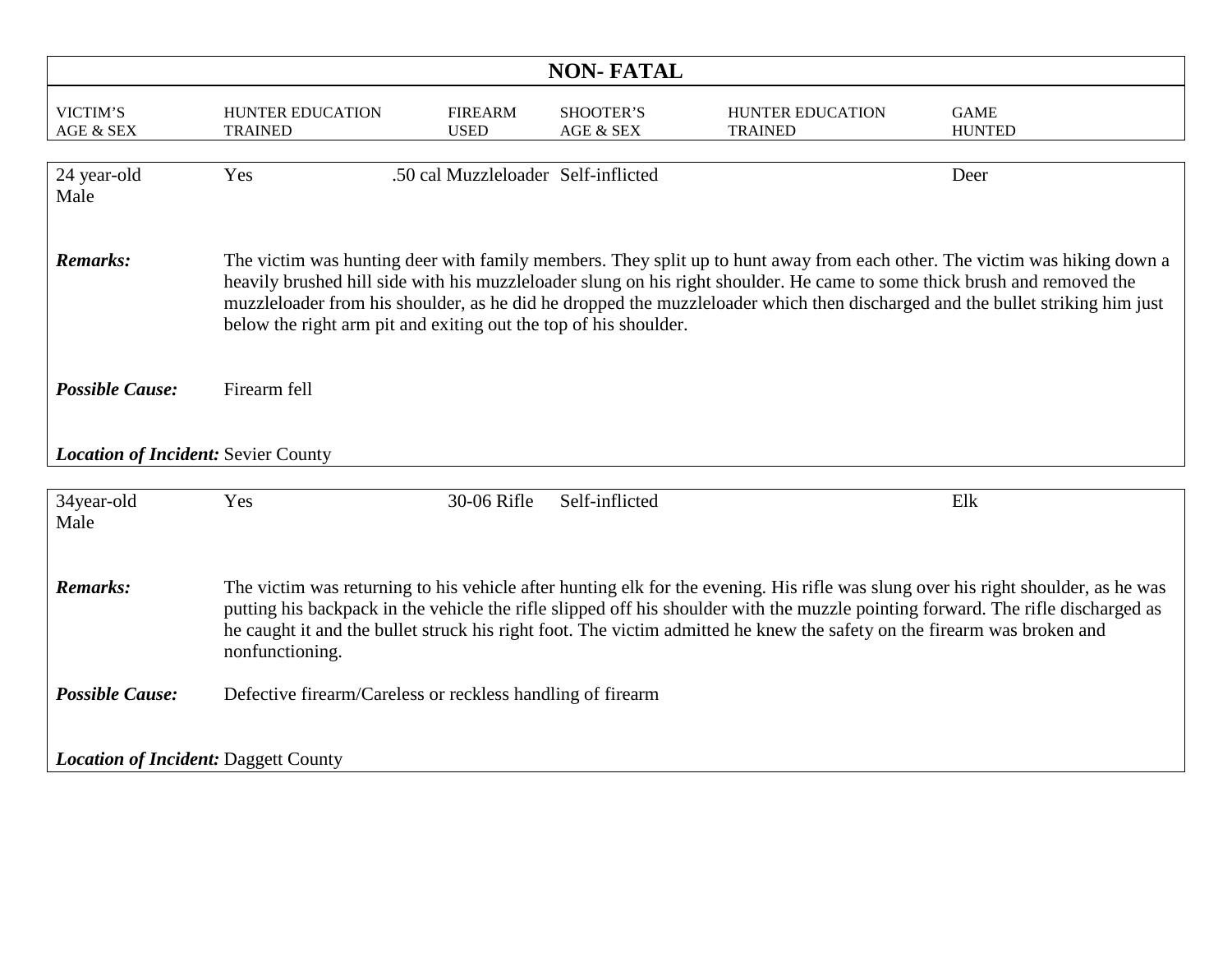| <b>NON-FATAL</b>                                                                                                                                                                                                                                                                                                         |                                                                                   |                               |                        |                                                                                                                        |                              |  |
|--------------------------------------------------------------------------------------------------------------------------------------------------------------------------------------------------------------------------------------------------------------------------------------------------------------------------|-----------------------------------------------------------------------------------|-------------------------------|------------------------|------------------------------------------------------------------------------------------------------------------------|------------------------------|--|
| VICTIM'S<br>AGE & SEX                                                                                                                                                                                                                                                                                                    | <b>HUNTER EDUCATION</b><br><b>TRAINED</b>                                         | <b>FIREARM</b><br><b>USED</b> | SHOOTER'S<br>AGE & SEX | HUNTER EDUCATION<br><b>TRAINED</b>                                                                                     | <b>GAME</b><br><b>HUNTED</b> |  |
| 46 year-old<br>Male                                                                                                                                                                                                                                                                                                      | Yes                                                                               | 300 WSM Rifle                 | Self-inflicted         |                                                                                                                        | Deer                         |  |
| <b>Remarks:</b>                                                                                                                                                                                                                                                                                                          | bullet struck him in the foot. The safety was not on at the time of the incident. |                               |                        | The victim was hunting deer with a guide on a CWMU. As he removed his slung rifle from his shoulder it discharged. The |                              |  |
| <b>Possible Cause:</b>                                                                                                                                                                                                                                                                                                   | Careless or reckless handling of firearm                                          |                               |                        |                                                                                                                        |                              |  |
| Location of Incident: Millard County                                                                                                                                                                                                                                                                                     |                                                                                   |                               |                        |                                                                                                                        |                              |  |
| 9 year-old<br>Male                                                                                                                                                                                                                                                                                                       | N <sub>o</sub>                                                                    | .22 cal rifle                 | 10 year-old<br>Male    | Yes                                                                                                                    | Rabbit                       |  |
| <b>Remarks:</b><br>The victim and shooter were hunting jackrabbits. The shooter was carrying his rifle with the safety off. One of the members of<br>the hunting party instructed him to put the safety on. As was trying to put the safety on the rifle discharge and the bullet struck<br>the victim in the left foot. |                                                                                   |                               |                        |                                                                                                                        |                              |  |
| <b>Possible Cause:</b>                                                                                                                                                                                                                                                                                                   | Careless or reckless handling of firearm                                          |                               |                        |                                                                                                                        |                              |  |
| <b>Location of Incident: Sanpete County</b>                                                                                                                                                                                                                                                                              |                                                                                   |                               |                        |                                                                                                                        |                              |  |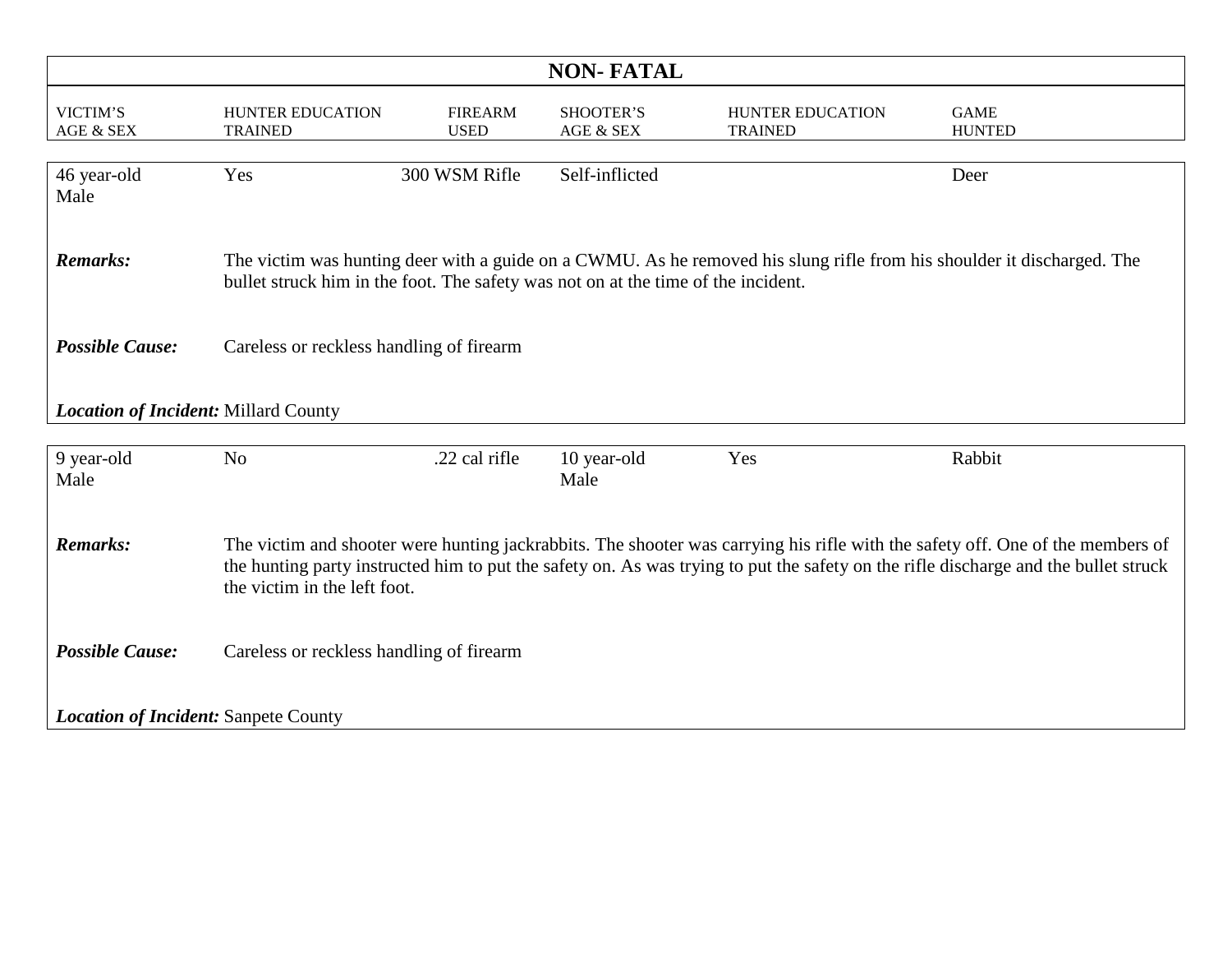| <b>NON-FATAL</b>                          |                                    |                               |                        |                                                                                                                    |                                                                                                                            |  |
|-------------------------------------------|------------------------------------|-------------------------------|------------------------|--------------------------------------------------------------------------------------------------------------------|----------------------------------------------------------------------------------------------------------------------------|--|
| VICTIM'S<br>AGE & SEX                     | HUNTER EDUCATION<br><b>TRAINED</b> | <b>FIREARM</b><br><b>USED</b> | SHOOTER'S<br>AGE & SEX | HUNTER EDUCATION<br><b>TRAINED</b>                                                                                 | <b>GAME</b><br><b>HUNTED</b>                                                                                               |  |
| Unknown<br>Male                           | Unknown                            | Shotgun                       | Unknown                | Unknown                                                                                                            | Waterfowl                                                                                                                  |  |
| <b>Remarks:</b>                           | BB.                                |                               |                        |                                                                                                                    | The victim was hunting waterfowl on opening day at Farmington Bay WMA. He was struck in the right leg (shin) with a single |  |
| <b>Possible Cause:</b>                    | Victim out of sight of shooter     |                               |                        |                                                                                                                    |                                                                                                                            |  |
| Location of Incident: Davis County        |                                    |                               |                        |                                                                                                                    |                                                                                                                            |  |
| Unknown<br>Male                           | Unknown                            | Shotgun                       | Unknown                | Unknown                                                                                                            | Waterfowl                                                                                                                  |  |
| <b>Remarks:</b>                           | single BB.                         |                               |                        | The victim was hunting waterfowl on opening day at Farmington Bay WMA. He was struck in the right cheekbone with a |                                                                                                                            |  |
| <b>Possible Cause:</b>                    | Victim out of sight of shooter     |                               |                        |                                                                                                                    |                                                                                                                            |  |
| <b>Location of Incident: Davis County</b> |                                    |                               |                        |                                                                                                                    |                                                                                                                            |  |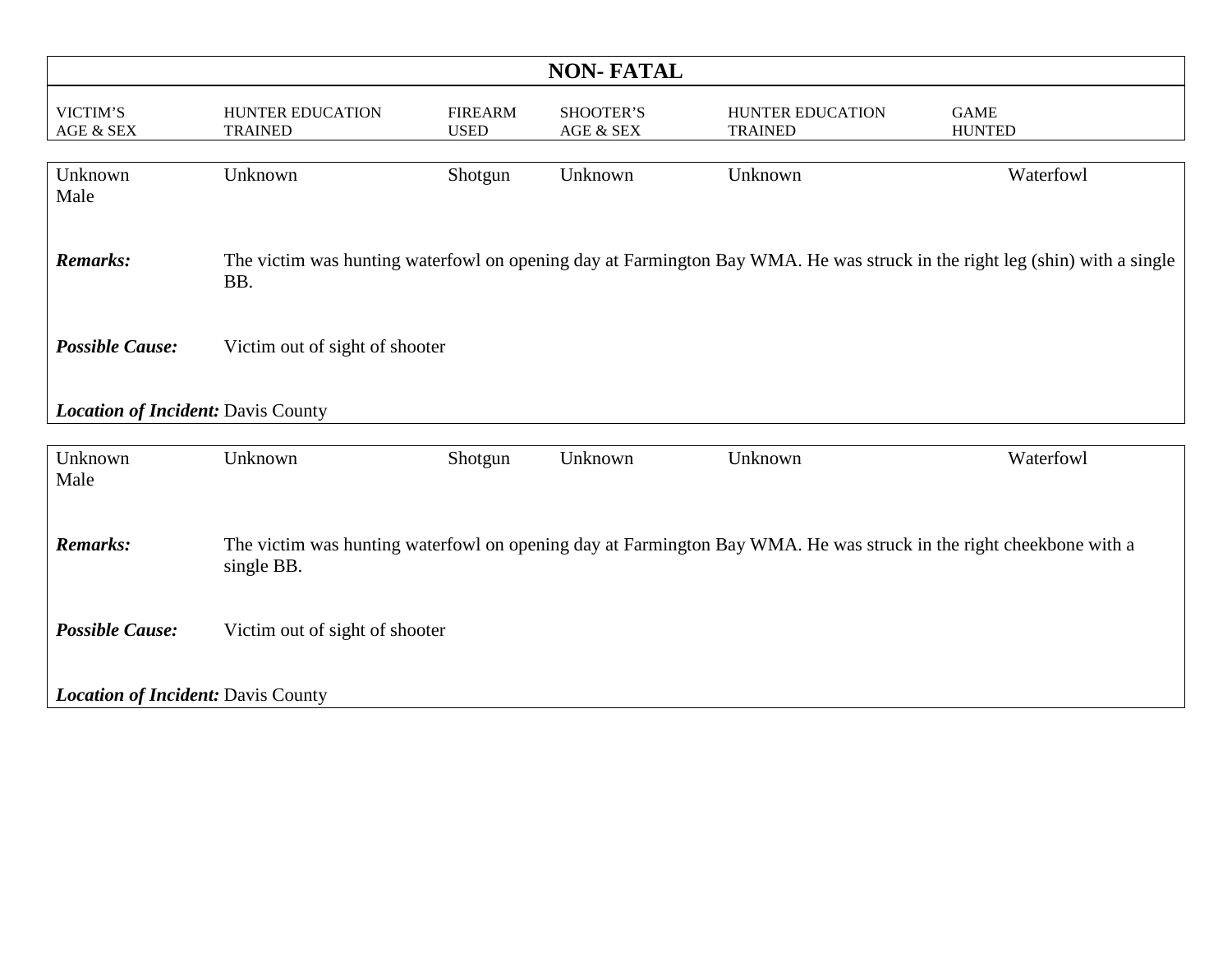| <b>NON-FATAL</b>                                                                                                                                                                                                                                                                                                                                                                                                                                                                                                                        |                                           |                               |                               |                                                                                                                            |                                                                                                                                                                                                                                                                     |  |
|-----------------------------------------------------------------------------------------------------------------------------------------------------------------------------------------------------------------------------------------------------------------------------------------------------------------------------------------------------------------------------------------------------------------------------------------------------------------------------------------------------------------------------------------|-------------------------------------------|-------------------------------|-------------------------------|----------------------------------------------------------------------------------------------------------------------------|---------------------------------------------------------------------------------------------------------------------------------------------------------------------------------------------------------------------------------------------------------------------|--|
| VICTIM'S<br>AGE & SEX                                                                                                                                                                                                                                                                                                                                                                                                                                                                                                                   | <b>HUNTER EDUCATION</b><br><b>TRAINED</b> | <b>FIREARM</b><br><b>USED</b> | <b>SHOOTER'S</b><br>AGE & SEX | <b>HUNTER EDUCATION</b><br><b>TRAINED</b>                                                                                  | <b>GAME</b><br><b>HUNTED</b>                                                                                                                                                                                                                                        |  |
| 25 year-old<br>Male                                                                                                                                                                                                                                                                                                                                                                                                                                                                                                                     | Yes                                       | Rifle                         | Self-inflicted                |                                                                                                                            | Rabbit                                                                                                                                                                                                                                                              |  |
| <b>Remarks:</b>                                                                                                                                                                                                                                                                                                                                                                                                                                                                                                                         |                                           |                               |                               | The victim was driving down a rural road at night when a rabbit ran down the road in front of him in the headlights of his | truck. He stopped and got out of the truck to take a shot. He missed the rabbit, reloaded his firearm then got back in the truck.<br>As he entered the truck he threw the firearm into the passenger seat. The firearm discharged striking him in the left forearm. |  |
| <b>Possible Cause:</b>                                                                                                                                                                                                                                                                                                                                                                                                                                                                                                                  | Loaded Firearm in Vehicle, Alcohol        |                               |                               |                                                                                                                            |                                                                                                                                                                                                                                                                     |  |
| <b>Location of Incident: Sanpete County</b>                                                                                                                                                                                                                                                                                                                                                                                                                                                                                             |                                           |                               |                               |                                                                                                                            |                                                                                                                                                                                                                                                                     |  |
| 36 year-old<br>Male                                                                                                                                                                                                                                                                                                                                                                                                                                                                                                                     | Yes                                       | Archery                       | 16 year-old<br>Male           | Yes                                                                                                                        | Deer                                                                                                                                                                                                                                                                |  |
| <b>Remarks:</b><br>On the opening day of the archery deer hunt the shooter was hunting deer with his step-father and one other person. While<br>pushing deer through a wooded area, the shooter, who was out of sight of the others, drew his bow back using a mechanical<br>release to "look through his sights." He pulled the arrow back about a quarter draw and stated his release failed, sending the<br>arrow into the back of the victim, who was out of sight. The arrow struck the victim in the back just left of the spine. |                                           |                               |                               |                                                                                                                            |                                                                                                                                                                                                                                                                     |  |
| <b>Possible Cause:</b>                                                                                                                                                                                                                                                                                                                                                                                                                                                                                                                  | Careless handling of archery equipment    |                               |                               |                                                                                                                            |                                                                                                                                                                                                                                                                     |  |
| <b>Location of Incident: San Juan County</b>                                                                                                                                                                                                                                                                                                                                                                                                                                                                                            |                                           |                               |                               |                                                                                                                            |                                                                                                                                                                                                                                                                     |  |